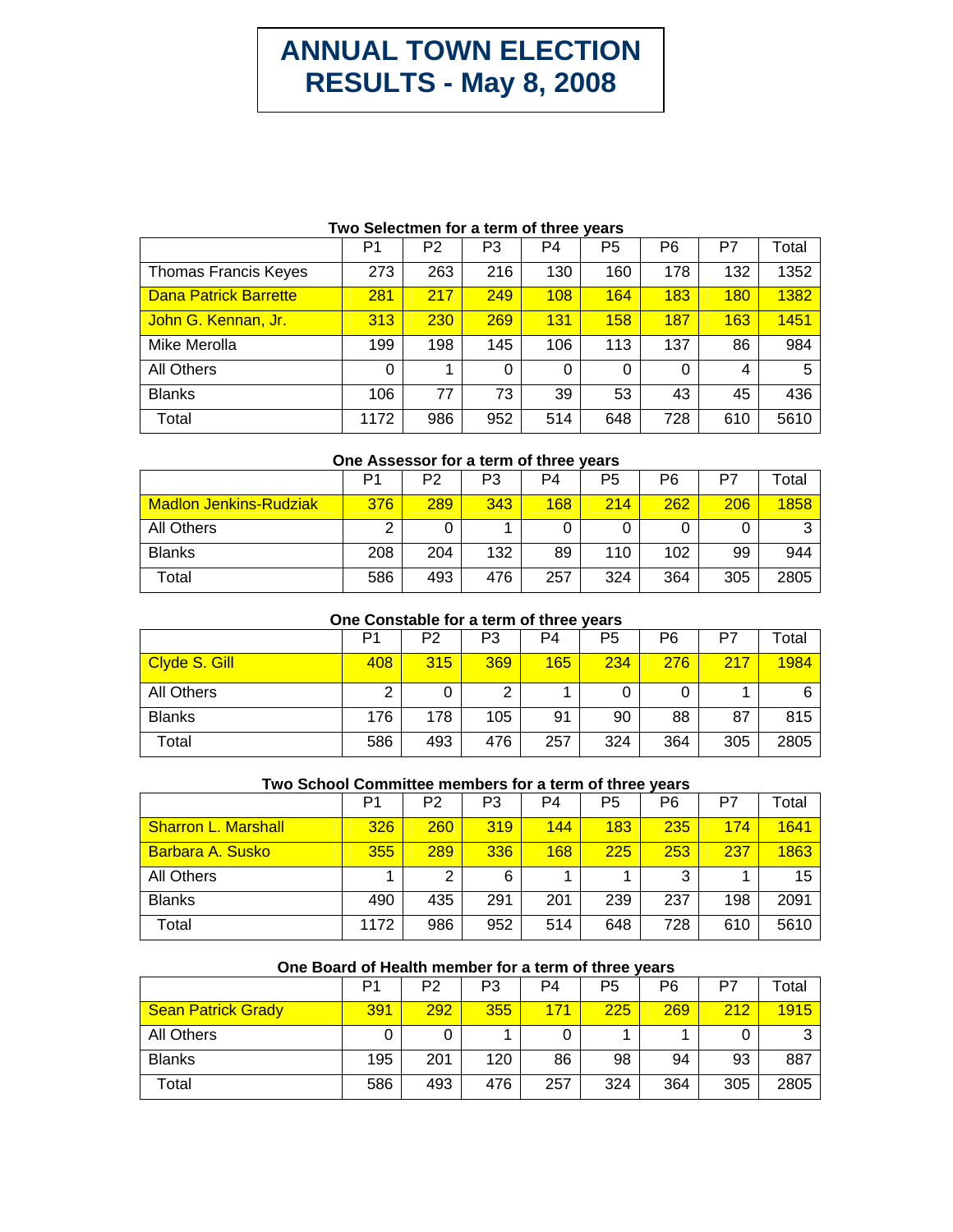|                      | P <sub>1</sub> | P2   | P <sub>3</sub> | P <sub>4</sub> | P <sub>5</sub> | P <sub>6</sub> | P7  | Total |
|----------------------|----------------|------|----------------|----------------|----------------|----------------|-----|-------|
| Jeanie M. Vander Pyl | 378            | 296  | 350            | 163            | 211            | 253            | 195 | 1846  |
| Jessica Moon Germain | 328            | 254  | 317            | 148            | 189            | 225            | 186 | 1647  |
| Mark A. Wiklund      | 355            | 281  | 338            | 146            | 200            | 245            | 179 | 1744  |
| All Others           | 0              |      | 4              | 0              | 0              |                | 0   | 6     |
| <b>Blanks</b>        | 697            | 647  | 419            | 314            | 372            | 368            | 355 | 3172  |
| Total                | 1758           | 1479 | 1428           | 771            | 972            | 1092           | 915 | 8415  |

## **Three Trustees of the Sandwich Public Library for a term of three years**

# **One Trustee of the Weston Memorial Fund for a term of three years**

|                          | P1  | P <sub>2</sub> | P3  | P4  | P5  | P6  | P7  | Total |
|--------------------------|-----|----------------|-----|-----|-----|-----|-----|-------|
| <b>Peter N. Conathan</b> | 413 | 314            | 368 | 174 | 229 | 267 | 210 | 1975  |
| All Others               |     |                |     |     |     |     |     |       |
| <b>Blanks</b>            | 173 | 179            | 107 | 83  | 95  | 97  | 95  | 829   |
| Total                    | 586 | 493            | 476 | 257 | 324 | 364 | 305 | 2805  |

## **Three Planning Board members for a term of three years**

|                              | P <sub>1</sub> | P <sub>2</sub> | P3             | P <sub>4</sub> | P5  | P6   | P7  | Total |
|------------------------------|----------------|----------------|----------------|----------------|-----|------|-----|-------|
| <b>Taylor D. White</b>       | 363            | 298            | 334            | 148            | 196 | 258  | 188 | 1785  |
| Alan G. Trebat               | 325            | 255            | 292            | 139            | 192 | 219  | 181 | 1603  |
| <b>Ralph Anthony Vitacco</b> | 329            | 251            | 304            | 147            | 199 | 230  | 194 | 1654  |
| All Others                   |                |                | $\overline{2}$ |                | 0   |      | 0   | 6     |
| <b>Blanks</b>                | 740            | 674            | 496            | 336            | 385 | 384  | 352 | 3367  |
| Total                        | 1758           | 1479           | 1428           | 771            | 972 | 1092 | 915 | 8415  |

#### One Planning Board member for an unexpired term of one year;

|                |     | P2  | P3  | P4  | P5  | P6  | P7  | $\mathsf{total}$ |
|----------------|-----|-----|-----|-----|-----|-----|-----|------------------|
| Amy L. Lipkind | 379 | 289 | 351 | 175 | 227 | 268 | 207 | 1896             |
| All Others     |     |     | 3   | U   |     |     | 0   | 4                |
| <b>Blanks</b>  | 207 | 203 | 122 | 82  | 97  | 96  | 98  | 905              |
| Total          | 586 | 493 | 476 | 257 | 324 | 364 | 305 | 2805             |

#### One Sandwich Housing Authority member for a term of five years;

|                                | P1  | P <sub>2</sub> | P3  | P4  | P5  | P6  | P7  | ⊺otal |
|--------------------------------|-----|----------------|-----|-----|-----|-----|-----|-------|
| <b>Harry Earl Lantery, Jr.</b> | 394 | 291            | 344 | 165 | 230 | 269 | 216 | 1909  |
| <b>All Others</b>              |     | ⌒              | っ   |     |     |     | 0   | 6     |
| <b>Blanks</b>                  | 191 | 200            | 130 | 91  | 94  | 95  | 89  | 890   |
| Total                          | 586 | 493            | 476 | 257 | 324 | 364 | 305 | 2805  |

2,805 votes were cast in total, which is 18% of the voters.

The total number of voters at the close of registration prior to the election was 15,088.

There were 135 absentee ballots casted: